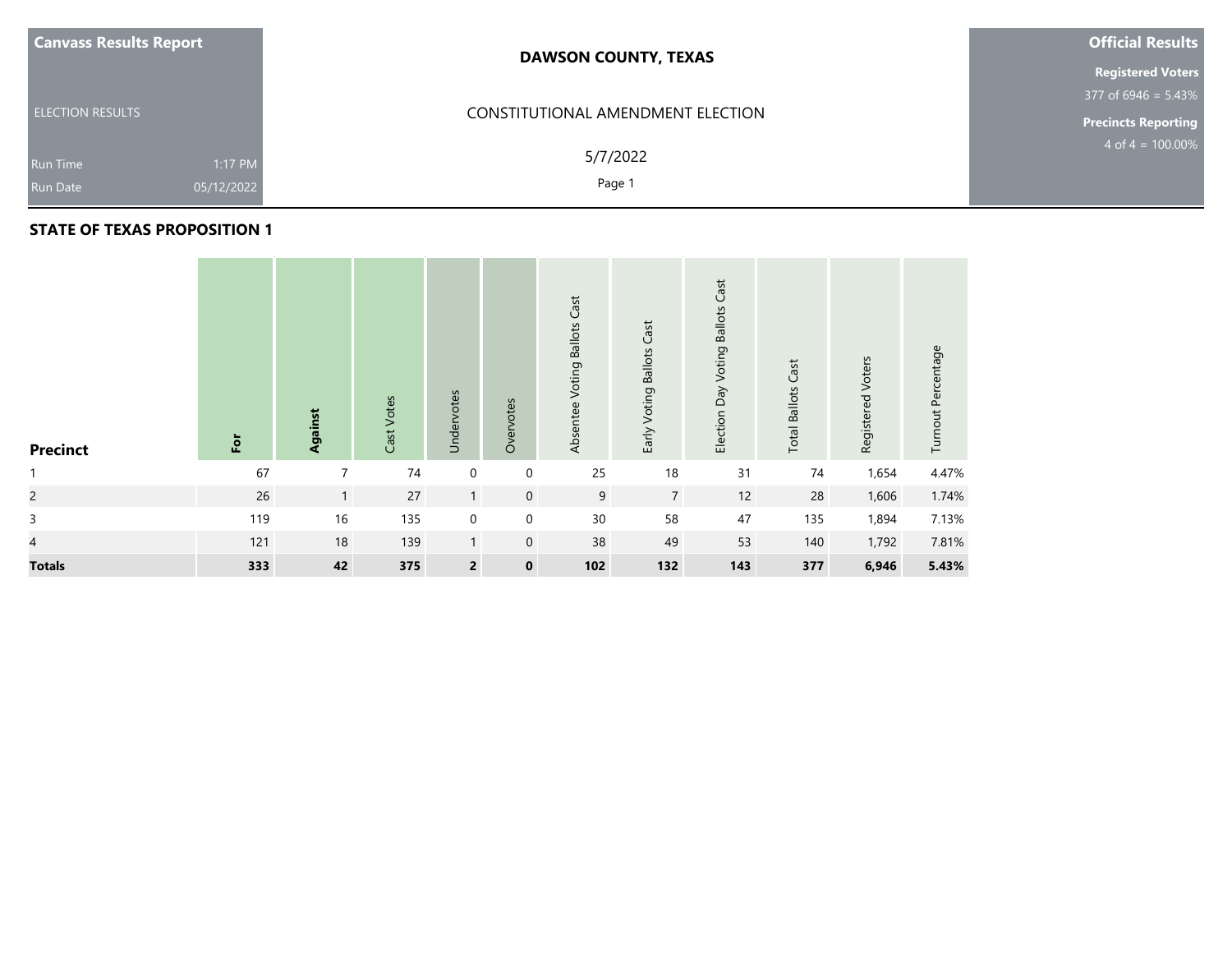| <b>Canvass Results Report</b>                               | <b>DAWSON COUNTY, TEXAS</b>       | <b>Official Results</b>    |
|-------------------------------------------------------------|-----------------------------------|----------------------------|
|                                                             |                                   | <b>Registered Voters</b>   |
|                                                             |                                   | $377$ of 6946 = 5.43%      |
| <b>ELECTION RESULTS</b>                                     | CONSTITUTIONAL AMENDMENT ELECTION | <b>Precincts Reporting</b> |
| 1:17 PM<br><b>Run Time</b><br>05/12/2022<br><b>Run Date</b> | 5/7/2022<br>Page 2                | $4$ of $4 = 100.00\%$      |

## **STATE OF TEXAS PROPOSITION 2**

| <b>Precinct</b> | $\overline{5}$ | Against        | Cast Votes | Undervotes              | Overvotes   | Absentee Voting Ballots Cast | Early Voting Ballots Cast | Cast<br>Election Day Voting Ballots | <b>Total Ballots Cast</b> | Registered Voters | Turnout Percentage |
|-----------------|----------------|----------------|------------|-------------------------|-------------|------------------------------|---------------------------|-------------------------------------|---------------------------|-------------------|--------------------|
| $\mathbf{1}$    | 59             | 15             | $74$       | $\mathbf 0$             | $\mathbf 0$ | 25                           | 18                        | 31                                  | $74$                      | 1,654             | 4.47%              |
| $\overline{c}$  | 23             | $\overline{4}$ | 27         | $\mathbf{1}$            | $\mathbf 0$ | 9                            | $\overline{7}$            | 12                                  | 28                        | 1,606             | 1.74%              |
| $\mathsf{3}$    | 114            | 20             | 134        |                         | $\mathbf 0$ | 30                           | 58                        | 47                                  | 135                       | 1,894             | 7.13%              |
| $\overline{4}$  | 121            | 19             | 140        | $\mathbf 0$             | $\mathbf 0$ | 38                           | 49                        | 53                                  | 140                       | 1,792             | 7.81%              |
| <b>Totals</b>   | 317            | 58             | 375        | $\overline{\mathbf{c}}$ | $\mathbf 0$ | 102                          | 132                       | 143                                 | 377                       | 6,946             | 5.43%              |